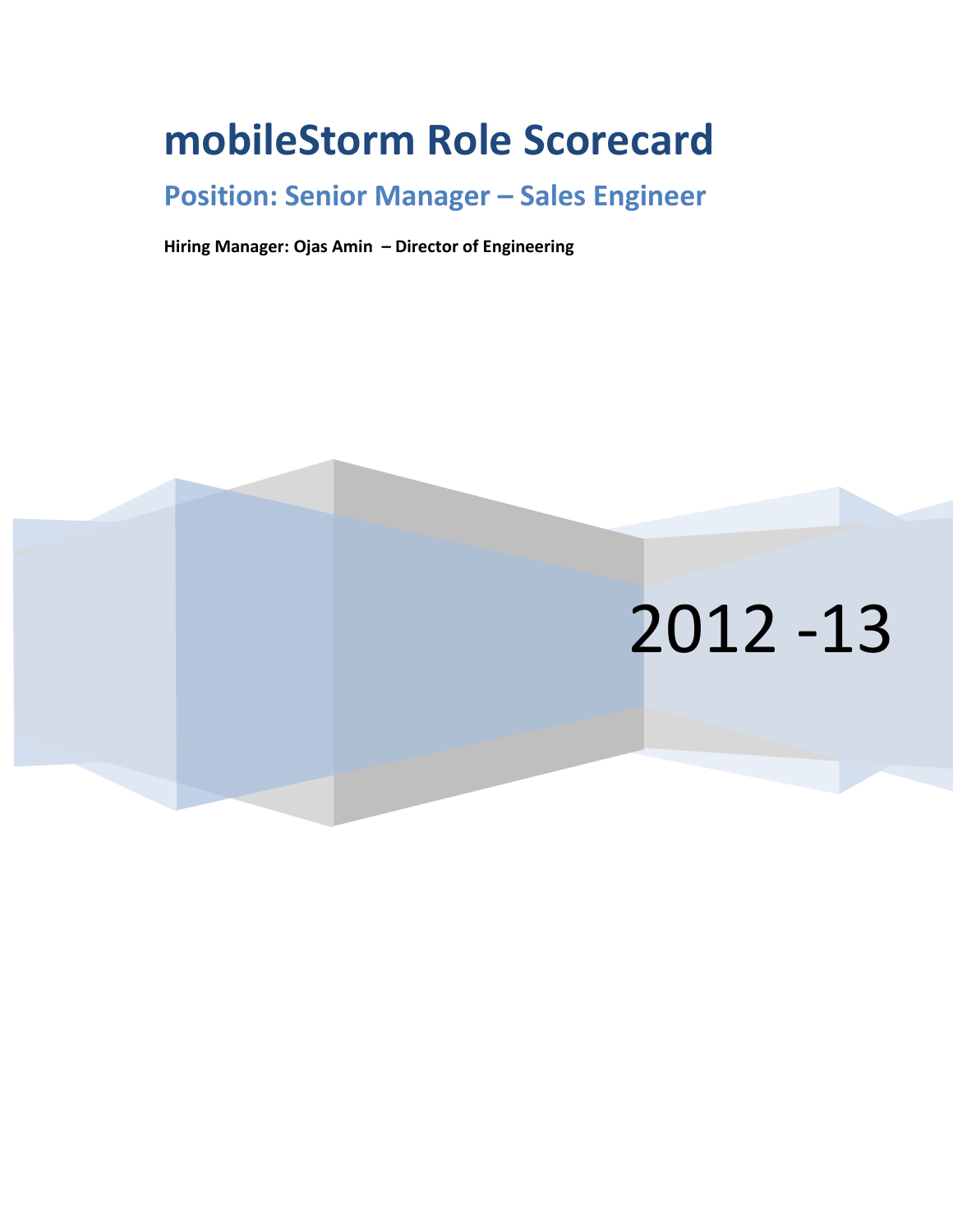

## **Role Scorecard**

| <b>Functional Role:</b>                                                  | <b>Senior Manager, Sales Engineer</b>                                                                                                                                                                                                                                                                                                                                                                                                                                                                                                                                                                                                                                                                                                                                                                                                                                                                                                                                                                                |  |  |  |  |  |
|--------------------------------------------------------------------------|----------------------------------------------------------------------------------------------------------------------------------------------------------------------------------------------------------------------------------------------------------------------------------------------------------------------------------------------------------------------------------------------------------------------------------------------------------------------------------------------------------------------------------------------------------------------------------------------------------------------------------------------------------------------------------------------------------------------------------------------------------------------------------------------------------------------------------------------------------------------------------------------------------------------------------------------------------------------------------------------------------------------|--|--|--|--|--|
| Date scorecard updated:                                                  | Tuesday, December 11th, 2012                                                                                                                                                                                                                                                                                                                                                                                                                                                                                                                                                                                                                                                                                                                                                                                                                                                                                                                                                                                         |  |  |  |  |  |
| This role reports to:                                                    | <b>Ojas Amin, Director of Engineering</b>                                                                                                                                                                                                                                                                                                                                                                                                                                                                                                                                                                                                                                                                                                                                                                                                                                                                                                                                                                            |  |  |  |  |  |
| <b>Mission of Company:</b>                                               | mobileStorm's goal is to create the most intelligent communication platform on the planet.<br>We provide a cloud-based mobile communication platform that helps organizations reach<br>consumers in multiple ways. By combining technology and expertise we enhance our<br>customer's communication relevancy. Relevant communication is the fuel that helps drive<br>an organizations goals, be it driving revenue and/or reducing costs.                                                                                                                                                                                                                                                                                                                                                                                                                                                                                                                                                                           |  |  |  |  |  |
| <b>Purpose of the role:</b>                                              | The primary goals of this position are to partner with Sales and Account Management to win<br>deals, close deals faster and get clients integrated and messaging as quickly as possible. The<br>shorter our sales and implementation cycles, the more money we and you make. You must<br>be able to gain the customer prospect's confidence to such a degree that they see you as the<br>solution expert. You will be expected to architect a complete solution, working with the sales<br>and product teams, and then facilitate selling it to the customer. After the sale is completed,<br>you will transition your work to the Operations and Account Management teams so that the<br>solution is implemented quickly and correctly with minimal impact to clients.                                                                                                                                                                                                                                              |  |  |  |  |  |
| Role Accountability and Performance Requirements: (review every quarter) |                                                                                                                                                                                                                                                                                                                                                                                                                                                                                                                                                                                                                                                                                                                                                                                                                                                                                                                                                                                                                      |  |  |  |  |  |
| <b>Key Duties:</b>                                                       | Interact with a diverse group of people and gather knowledge from a variety of<br>榛<br>sources to assist with winning the deal!<br>❖ Present product to different audience such as C-level management and technical<br>team (developers, DBAs, IT Admin, IT security)<br>* Present product demonstrations (including API, database and system integration)<br>❖ Compile detailed prospect environment information<br>* Act as technical resource for sales as they navigate through the sales cycle<br><b>Assist with RFI &amp; RFPs</b><br>❖<br>Write user-focused solution documents<br>榛<br>Successfully project manage all presales engagements you are involved with<br>❖<br>Document and update SalesForce.com as required<br><b>经</b><br>❖ Attend prospect, customer or internal meetings as guided by your manager<br>❖ Be able to demonstrate mobileStorm' products<br>❖ Travel as required<br>❖ Other duties as may be appropriate and applicable demonstrations and<br>activation/on-boarding activities. |  |  |  |  |  |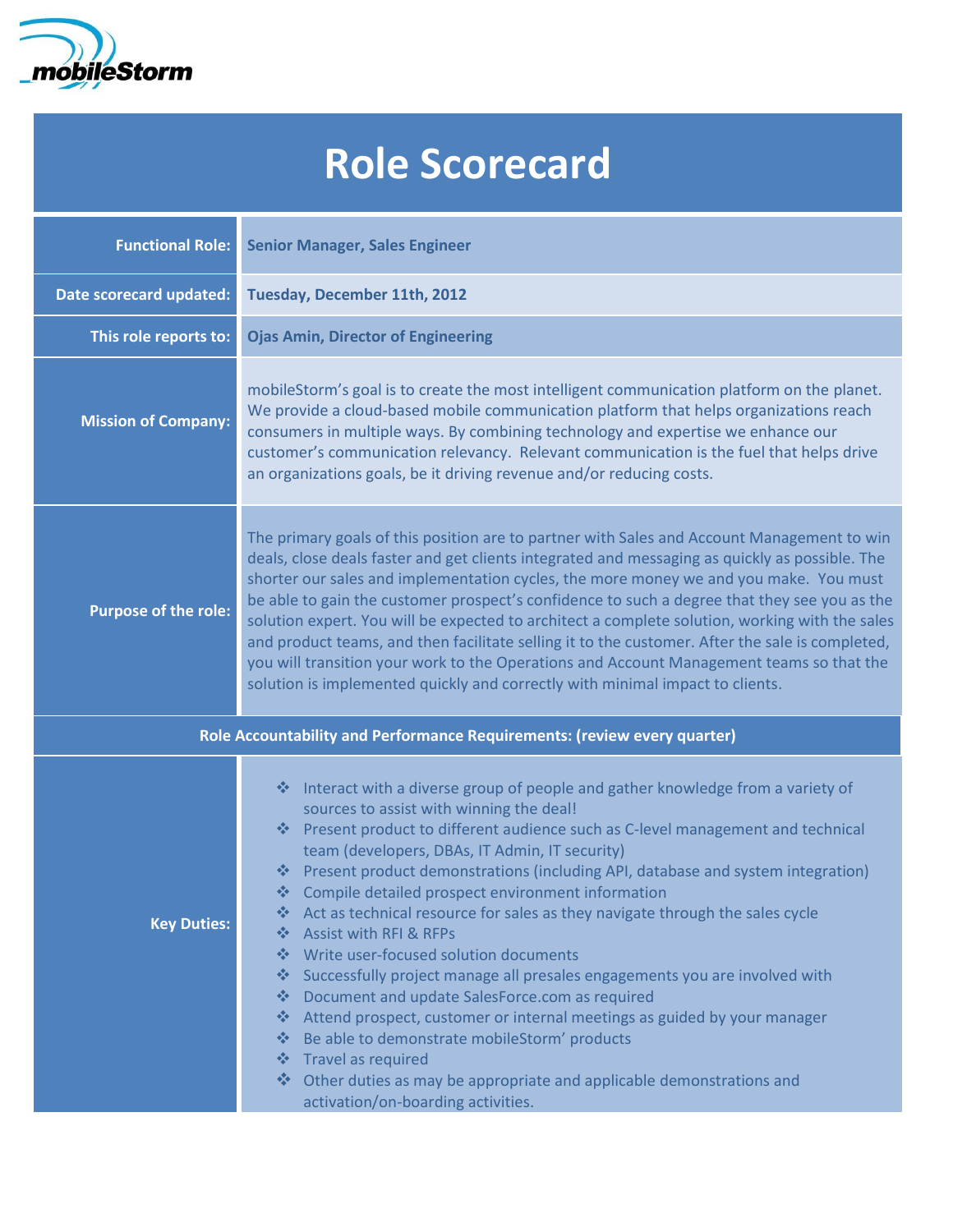

|                             | Maintain Integrity at all Costs - Integrity is how we've stayed in business and why we'll<br>continue. No matter what the situation, always do the right thing.                                                                                                          |  |  |  |  |  |
|-----------------------------|--------------------------------------------------------------------------------------------------------------------------------------------------------------------------------------------------------------------------------------------------------------------------|--|--|--|--|--|
|                             | Make Decisions - We believe decisions should be made by those closest to the issue or<br>those most affected by it. Top down management is old school; make decisions on your<br>own, but ask the advice of others before executing it.                                  |  |  |  |  |  |
|                             | Practice Transparency - Share all kinds of information, often. A transparent organization<br>is a trustworthy one.                                                                                                                                                       |  |  |  |  |  |
|                             | Be Successful - Success comes from hitting your goals on a consistent basis. Have a plan<br>for "how" you'll hit your goals and evaluate often; that way you always know where you<br>stand.                                                                             |  |  |  |  |  |
|                             | <b>Remember to Laugh - If it's truly the best medicine, then we're abusing our</b><br>prescription. Laughter is your fuel to get through the good times and the bad.                                                                                                     |  |  |  |  |  |
|                             | No Surprises - No one likes to be surprised, so communicate effectively and "get people<br>ready." These are the keys to running an effective organization.                                                                                                              |  |  |  |  |  |
| <b>Company Core Values:</b> | Provide Customers with a Legendary Experience - Happiness, honesty, company<br>support, empathy, and solutions are the core principles of what we like to call<br>"Legendary Customer Service." Give your customers an experience that will become a<br>thing of legend. |  |  |  |  |  |
|                             | Work Hard, and Have Lots of Fun - We believe that fun cannot be had without work,<br>and work cannot be done without fun. Make sure you always balance the two, or you<br>won't be able to live up to the other core values.                                             |  |  |  |  |  |
|                             | ABL (Always Be Learning) - Smart people can add value in any situation. The more you<br>educate yourself, the more valuable you will be to everyone around you.                                                                                                          |  |  |  |  |  |
|                             | Don't Just Create Innovate - A unique offering provides a competitive edge. Make<br>sure you always spend a portion of your time thinking about how mobileStorm can set<br>the standard.                                                                                 |  |  |  |  |  |
|                             | Know the Facts - Good data helps you make the right decisions. Know before you<br>decide.                                                                                                                                                                                |  |  |  |  |  |
|                             |                                                                                                                                                                                                                                                                          |  |  |  |  |  |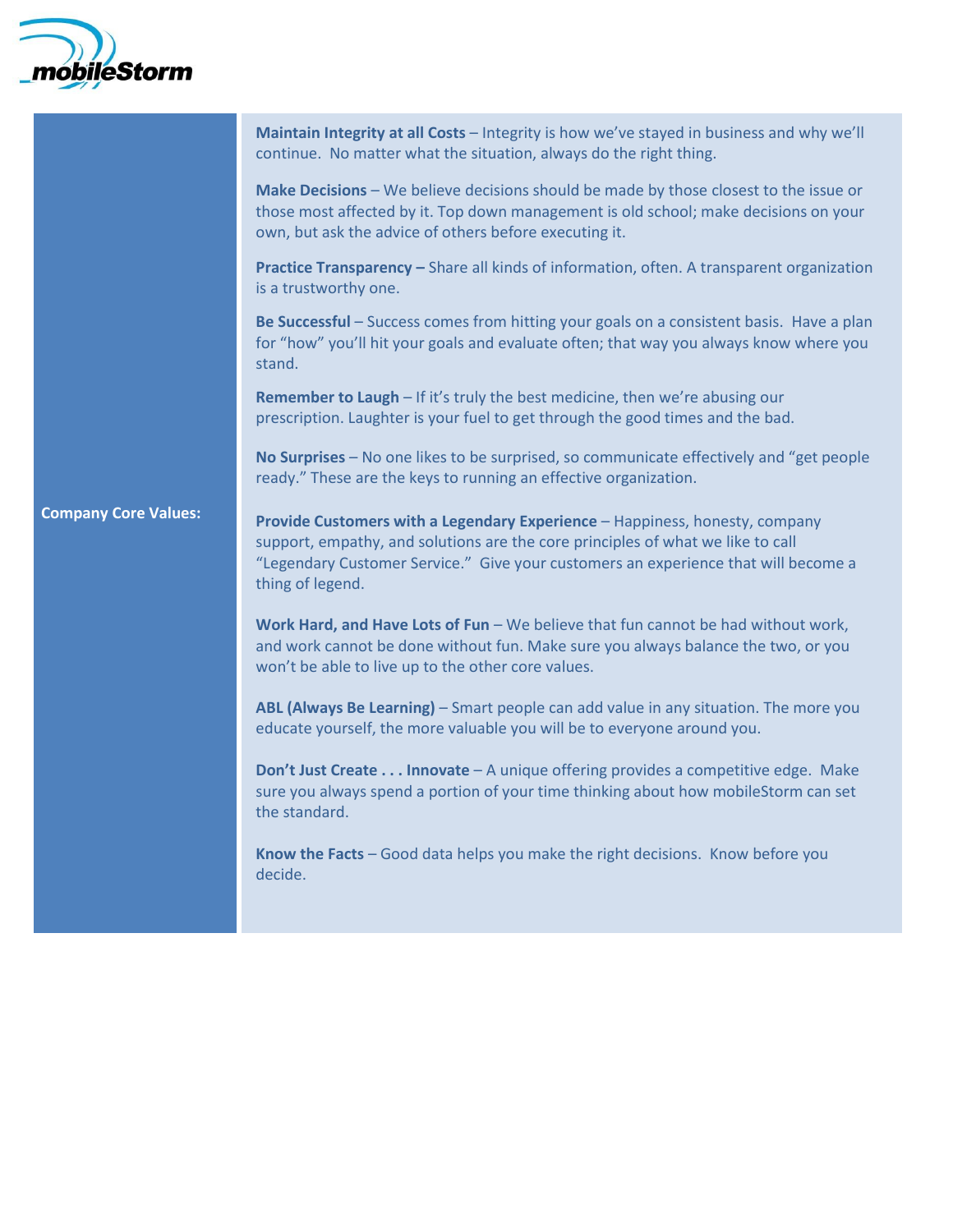

|                                                    | <b>KPI#1</b>                                                                                                                                                                                                                                                                                                                                                                                                                                                                                                                       |                                                                                    |            |  | <b>KPI#2</b>                                      |                          |         |  |  |
|----------------------------------------------------|------------------------------------------------------------------------------------------------------------------------------------------------------------------------------------------------------------------------------------------------------------------------------------------------------------------------------------------------------------------------------------------------------------------------------------------------------------------------------------------------------------------------------------|------------------------------------------------------------------------------------|------------|--|---------------------------------------------------|--------------------------|---------|--|--|
|                                                    | <b>Revenue Growth</b><br>(new clients) / QTR                                                                                                                                                                                                                                                                                                                                                                                                                                                                                       |                                                                                    | Ranges     |  | <b>Revenue Growth</b><br>(existing clients) / QTR |                          | Ranges  |  |  |
|                                                    |                                                                                                                                                                                                                                                                                                                                                                                                                                                                                                                                    | <b>Going great</b>                                                                 | >15%       |  |                                                   | <b>Going great</b>       | >10%    |  |  |
|                                                    |                                                                                                                                                                                                                                                                                                                                                                                                                                                                                                                                    | Slipping                                                                           | $< 9\%$    |  |                                                   | Slipping                 | < 5%    |  |  |
|                                                    |                                                                                                                                                                                                                                                                                                                                                                                                                                                                                                                                    | <b>Failing</b>                                                                     | $= 5%$     |  |                                                   | <b>Failing</b>           | $= 3\%$ |  |  |
|                                                    |                                                                                                                                                                                                                                                                                                                                                                                                                                                                                                                                    |                                                                                    |            |  |                                                   |                          |         |  |  |
|                                                    | <b>KPI#3</b>                                                                                                                                                                                                                                                                                                                                                                                                                                                                                                                       |                                                                                    |            |  |                                                   | <b>KPI #4</b>            |         |  |  |
| <b>Key Performance</b><br><b>Indicators:</b>       | <b>POC Conversion %</b>                                                                                                                                                                                                                                                                                                                                                                                                                                                                                                            |                                                                                    | Ranges     |  | % of time talking to<br>Ranges<br>clients         |                          |         |  |  |
| * There may be some additional                     |                                                                                                                                                                                                                                                                                                                                                                                                                                                                                                                                    | Going great                                                                        | >75%       |  |                                                   | Going great              | >60%    |  |  |
| KPIs created and agreed to before<br>offer is made |                                                                                                                                                                                                                                                                                                                                                                                                                                                                                                                                    | Slipping                                                                           | < 50%      |  |                                                   | Slipping                 | < 40%   |  |  |
|                                                    |                                                                                                                                                                                                                                                                                                                                                                                                                                                                                                                                    | <b>Failing</b>                                                                     | < 25%      |  |                                                   | <b>Failing</b>           | < 25%   |  |  |
|                                                    |                                                                                                                                                                                                                                                                                                                                                                                                                                                                                                                                    |                                                                                    |            |  |                                                   |                          |         |  |  |
|                                                    |                                                                                                                                                                                                                                                                                                                                                                                                                                                                                                                                    | <b>KPI#5</b>                                                                       |            |  |                                                   | <b>KPI#6</b>             |         |  |  |
|                                                    |                                                                                                                                                                                                                                                                                                                                                                                                                                                                                                                                    | <b>Client Satisfaction Rating</b>                                                  | Ranges     |  | <b>Client training</b><br>Ranges<br>sessions / YR |                          |         |  |  |
|                                                    |                                                                                                                                                                                                                                                                                                                                                                                                                                                                                                                                    | Going great                                                                        | <b>TBD</b> |  |                                                   | 4<br>Going great         |         |  |  |
|                                                    |                                                                                                                                                                                                                                                                                                                                                                                                                                                                                                                                    | Slipping                                                                           | <b>TBD</b> |  |                                                   | Slipping                 | 3       |  |  |
|                                                    |                                                                                                                                                                                                                                                                                                                                                                                                                                                                                                                                    | <b>Failing</b>                                                                     | <b>TBD</b> |  |                                                   | <b>Failing</b><br>$>= 2$ |         |  |  |
| <b>Recruiting Requirements:</b>                    |                                                                                                                                                                                                                                                                                                                                                                                                                                                                                                                                    |                                                                                    |            |  |                                                   |                          |         |  |  |
|                                                    | $\mathbf{1}$                                                                                                                                                                                                                                                                                                                                                                                                                                                                                                                       | <b>Time Management</b>                                                             |            |  | $\overline{2}$                                    | <b>Self Motivated</b>    |         |  |  |
| <b>Behavioral Competencies:</b><br>(not in order)  | 3                                                                                                                                                                                                                                                                                                                                                                                                                                                                                                                                  | Resourcefulness/Initiative                                                         |            |  | 4                                                 | Communicative            |         |  |  |
|                                                    | 5                                                                                                                                                                                                                                                                                                                                                                                                                                                                                                                                  | Integrity                                                                          |            |  | 6                                                 | Independence             |         |  |  |
|                                                    | $\overline{7}$                                                                                                                                                                                                                                                                                                                                                                                                                                                                                                                     | <b>Leading Edge</b>                                                                |            |  | $8\phantom{1}$                                    | <b>Decision Making</b>   |         |  |  |
|                                                    | $\overline{9}$                                                                                                                                                                                                                                                                                                                                                                                                                                                                                                                     | <b>Energy</b>                                                                      |            |  | 10                                                | Creativity               |         |  |  |
| <b>Qualifications:</b>                             | 5 years of documented presales experience in commercial software with emphasis in<br>security or database solutions<br>Minimum 2 years experience in software engineering in Unix/Linux and Windows<br>$\bullet$<br>environments<br>Demonstrated aptitude with programming (Java is a plus) and scripting languages<br>$\bullet$<br>(Python is a plus)<br>Demonstrated competence with relational database design and development<br>$\bullet$<br>Solid understanding of web service development (REST, JSON and XML)<br>$\bullet$ |                                                                                    |            |  |                                                   |                          |         |  |  |
|                                                    |                                                                                                                                                                                                                                                                                                                                                                                                                                                                                                                                    | BS in Computer Science or equivalent. MBA is a plus but not required.<br>$\bullet$ |            |  |                                                   |                          |         |  |  |